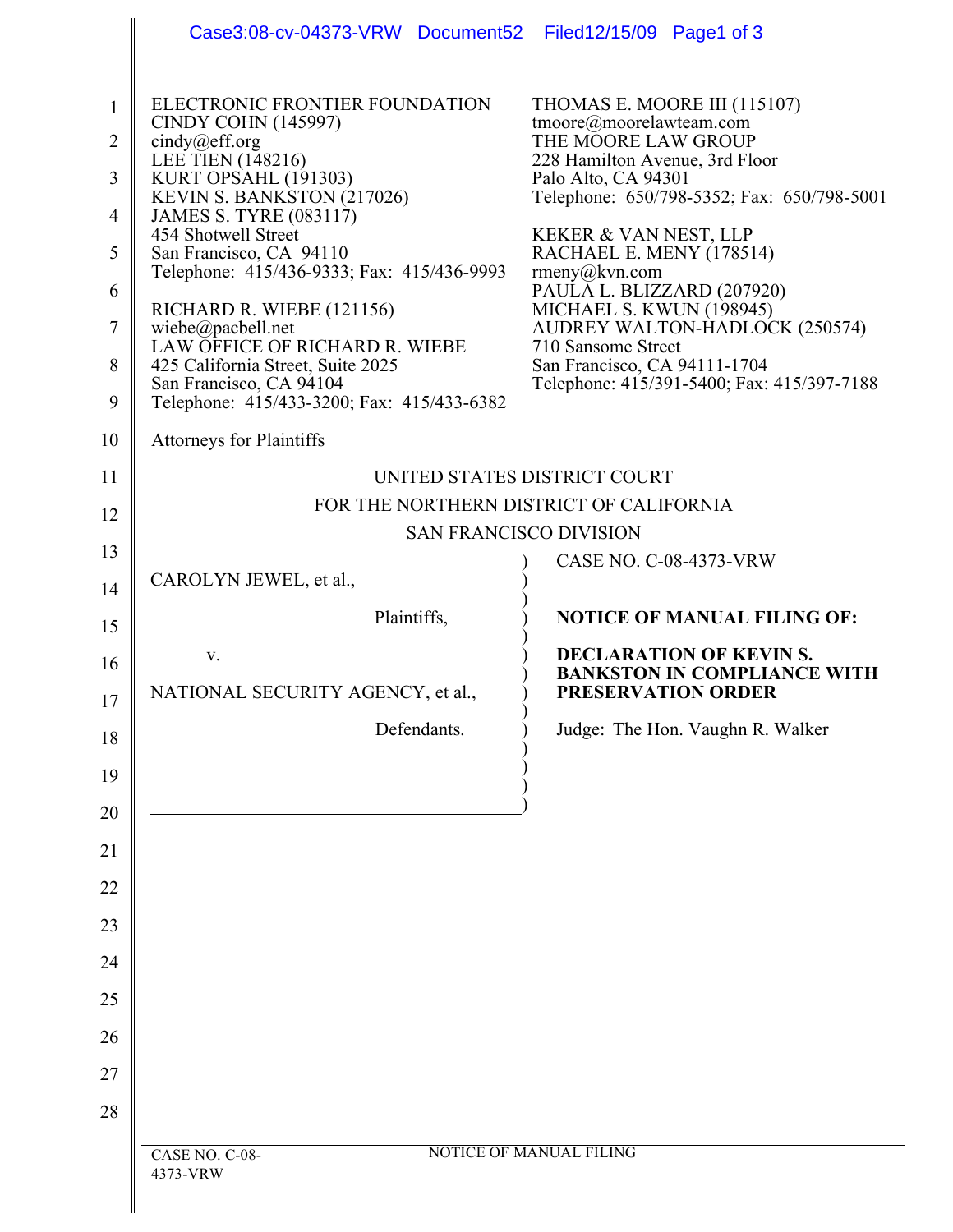## Case3:08-cv-04373-VRW Document52 Filed12/15/09 Page2 of 3

| $\mathbf{1}$   | The following document is being filed under seal in paper form only and is being |  |  |
|----------------|----------------------------------------------------------------------------------|--|--|
| $\overline{2}$ | maintained in the case file in the Clerk's office:                               |  |  |
| 3              | [1] Declaration of Kevin S. Bankston in Compliance with Preservation Order       |  |  |
| 4              | This filing was not effled for the following reason(s):                          |  |  |
| 5              | [] Voluminous Document (PDF file size larger than the efiling system allows)     |  |  |
| 6              | [ ] Unable to Scan Documents                                                     |  |  |
| 7              | [ ] Physical Object (description):                                               |  |  |
| 8              | [ ] Non-Graphic/Text Computer File (audio, video, etc.) on CD or other media     |  |  |
| 9              | [X] Item Under Seal                                                              |  |  |
| 10             | [ ] Conformance with the Judicial Conference Privacy Policy (General Order 53)   |  |  |
| 11             | [X] Other (description): pursuant to 08-cv-04373-VRW Docket No. 51               |  |  |
| 12             | ("Preservation Order")                                                           |  |  |
| 13             |                                                                                  |  |  |
| 14             | DATED: December 15, 2009                                                         |  |  |
| 15             | $By \frac{1}{S/K}evin S. BankstonELECTRONIC FRONTIER FOUNDATION$                 |  |  |
| 16             | <b>CINDY COHN</b><br><b>LEE TIEN</b><br><b>KURT OPSAHL</b>                       |  |  |
| 17             | <b>KEVIN S. BANKSTON</b><br><b>JAMES S. TYRE</b>                                 |  |  |
| 18             | 454 Shotwell Street<br>San Francisco, CA 94110                                   |  |  |
| 19             | Telephone: 415/436-9333<br>$415/436 - 9993$ (fax)                                |  |  |
| 20             | <b>RICHARD R. WIEBE</b>                                                          |  |  |
| 21             | LAW OFFICE OF RICHARD R. WIEBE<br>425 California Street, Suite 2025              |  |  |
| 22             | San Francisco, CA 94104<br>Telephone: (415) 433-3200                             |  |  |
| 23             | Facsimile: (415) 433-6382                                                        |  |  |
| 24             | THOMAS E. MOORE III<br>THE MOORE LAW GROUP                                       |  |  |
| 25             | 228 Hamilton Avenue, 3rd Floor<br>Palo Alto, CA 94301                            |  |  |
| 26             | Telephone: (650) 798-5352<br>Facsimile: (650) 798-5001                           |  |  |
| 27             | KEKER & VAN NEST, LLP                                                            |  |  |
| 28             | RACHAEL E. MENY                                                                  |  |  |
|                | <b>NOTICE OF MANUAL FILING</b><br>CASE NO. C-08-                                 |  |  |
|                | 4373-VRW                                                                         |  |  |
|                |                                                                                  |  |  |